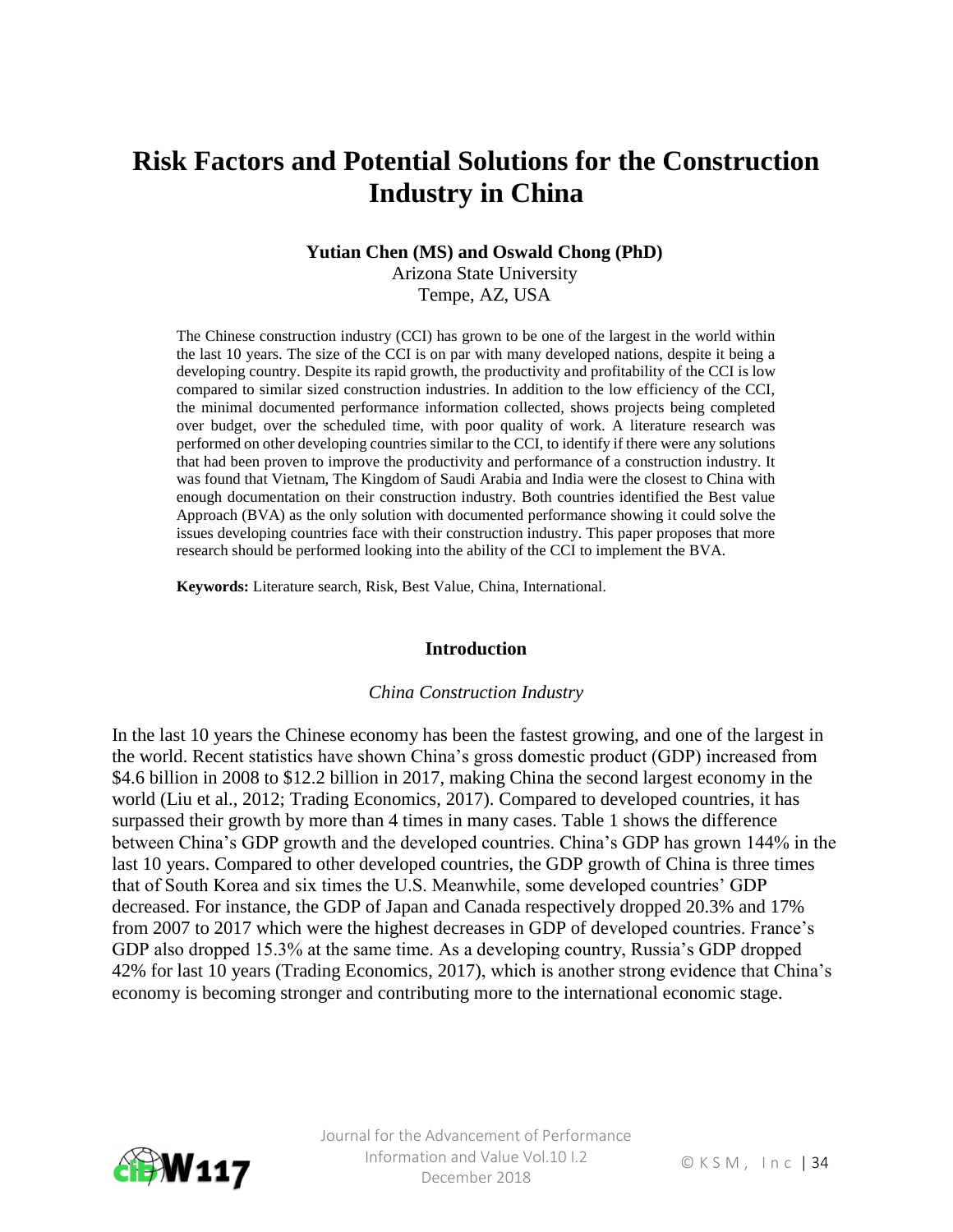| Country     | GDP growth in last 10 years (2007-2017) |  |
|-------------|-----------------------------------------|--|
| China       | 144%                                    |  |
| South Korea | 41%                                     |  |
| U.S.        | 27%                                     |  |
| Australia   | 23%                                     |  |
| U.K.        | $-8.40%$                                |  |
| France      | $-15.70%$                               |  |
| Canada      | $-17%$                                  |  |
| Japan       | $-20.30%$                               |  |
| Russia      | $-42%$                                  |  |

*Table 1*: GDP Growth Comparison of Developed Countries vs. China.

When compared to developing countries, China still has the fastest growing GDP. Table 2 shows the comparison between China's GDP growth and other developing countries. The next fastest growing countries are Vietnam (GDP growth is 107%) and India (GDP growth is 91%) (Trading Economics, 2017).

| <i>Table 2.</i> ODT OTOWIN COMparison of Developing Countries and China. |  |  |
|--------------------------------------------------------------------------|--|--|
| GDP growth in last 10 years (2007-2017)                                  |  |  |
| 144%                                                                     |  |  |
| 107%                                                                     |  |  |
| 99%                                                                      |  |  |
| 91%                                                                      |  |  |
| 83%                                                                      |  |  |
| 76%                                                                      |  |  |
| 75%                                                                      |  |  |
| 74%                                                                      |  |  |
| 33%                                                                      |  |  |
| 24%                                                                      |  |  |
| 15%                                                                      |  |  |
|                                                                          |  |  |

*Table 2*: GDP Growth Comparison of Developing Countries and China.

Along with this economic growth, the Chinese construction industry (CCI) has also grown to be one of the largest in the world (Cook, 2013). China has done this by spending the most amount on construction compared to other developed and developing countries on average (ENR, 2005). The CCI's contribution to the overall GDP increased from 3.8% in 1978 to 6.7% in 2016 (Liu et al., 2012; Chinese Construction Statistical Analysis, 2016)). The size of the CCI is on par with many developed nations, despite it being a developing country. Table 3 shows the ratio of construction GDP over Annual GDP from different countries including developed countries and developing countries. The average ratio of construction GDP among countries is 3.2%, which the U.S. construction industry's contribution to the GDP is 3.5% and Australia is 2.1%. The only Asian country which has a construction industry that contributes to the GDP comparable to the CCI is Japan. However, Japan being a developed country, it uses its construction industry as a control mechanism and support for its overall economy. When looking at Japan's overall GDP and its construction GDP, it can be observed that when the overall GDP went up, the construction GDP went down at the same time. The same is true for the opposite, when the overall GDP went down, the construction GDP would increase. For Japan they use construction to boost their economy in times of economic decline.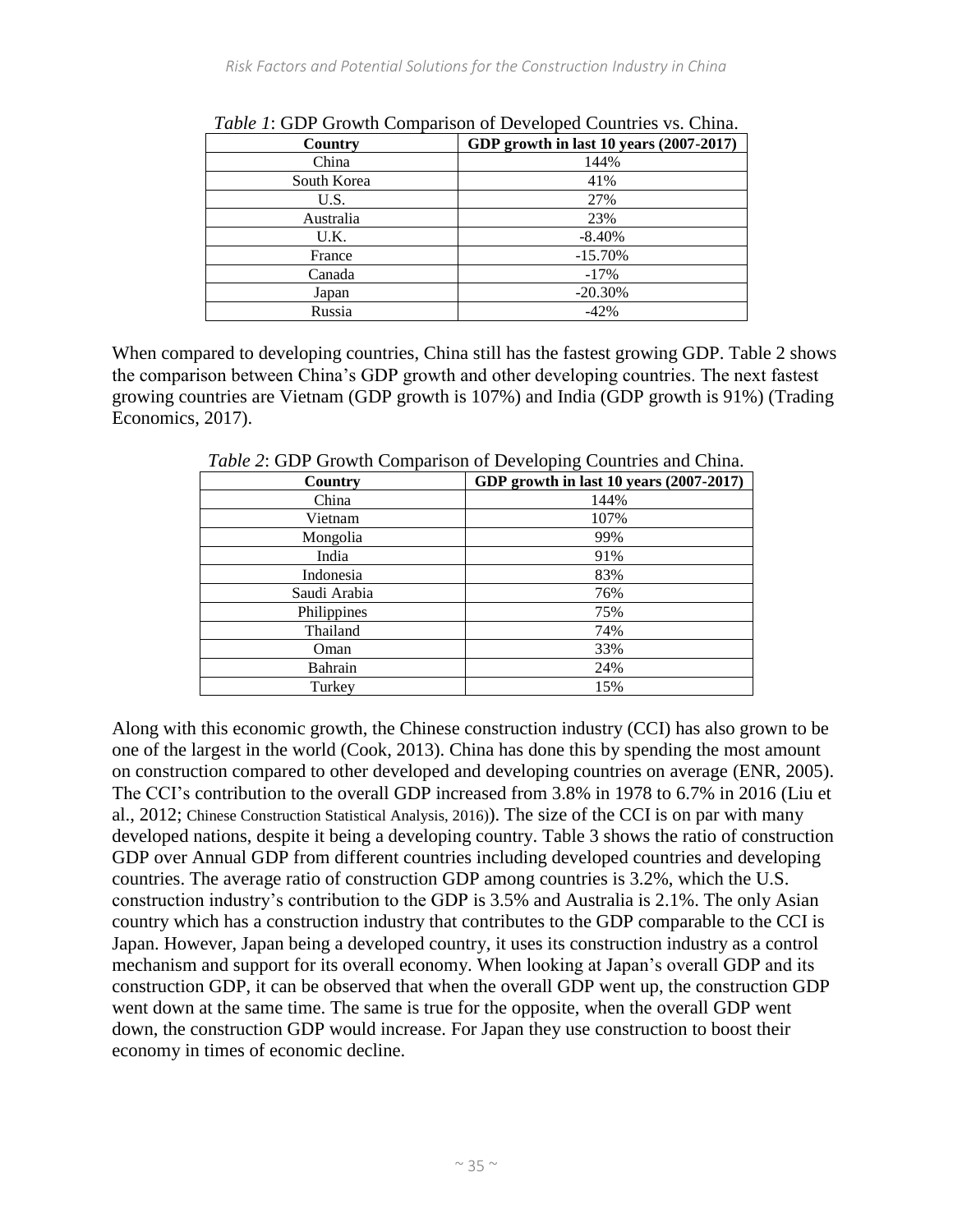| Country            | <b>Construction GDP / Annual GDP</b> |
|--------------------|--------------------------------------|
| China              | 6.60%                                |
| Canada             | 6.50%                                |
| Japan              | 5.20%                                |
| Vietnam            | 4.40%                                |
| U.S.               | 3.50%                                |
| Australia          | 2.10%                                |
| Russia             | 1.80%                                |
| <b>SEA</b> Average | 1.70%                                |
| U.K.               | 1.40%                                |
| France             | 1.20%                                |
| India              | 1.20%                                |
| South Korea        | 1.20%                                |
| Average            | 3.20%                                |

*Table 3*: The ratio of construction GDP over annual GDP of different countries.

Comparing the CCI GDP's growth rate to the U.S., the U.S.'s construction GDP declined by 20% in last 12 years (Trading Economics, 2017). Other research identifies that China's construction industry spending growth rate is higher than the U.S., and Eurozone countries [Global Construction Outlook, 2013]. For the international market participation, one research shows that China ranked No.3 within the construction global market in 2013 (Global Construction Outlook, 2013). It was the only developing country to compete with developed countries.

## *China Performance Information*

Despite the CCI's rapid growth and its importance to the country's economy, the productivity and profitability of the CCI is low compared to similar sized construction industries. The CCI faces many issues dealing with its performance. One set of research findings stated that compared to the U.S. construction industry, the CCI employed 31 times more people and the average output per person is only 5% of U.S.'s workforce and 6% of output of the average Japanese workforce. Although CCI spends more than the U.S., it still delivers 23 times less construction services than the U.S., which shows the major issue the CCI deals with in regard to their low productivity and inefficiency (Xu et al., 2005; Zhang et al., 2008).

Currently the CCI does not have a lot of information on construction performance. A preliminary literature research revealed that there is no documentation on the CCI's overall performance published. There were only a couple of studies performed that found performance information on construction projects in China. One study researched stakeholder satisfaction. It found that out of 200 construction projects in China in 2005, 24.3% had violated related regulations and only 13% could be ranked as "good quality" (Zhang et al., 2008). Another research found that in 2005, only 12.85% of 515 government projects in Shenzhen and Hong-Kong completed within the schedule completion date (of the projects delayed the average delay was 21.34% over the original schedule). Also, in 2004, 73% of 30 government projects reported being 20.3% over the original budget (Zhang et al., 2008).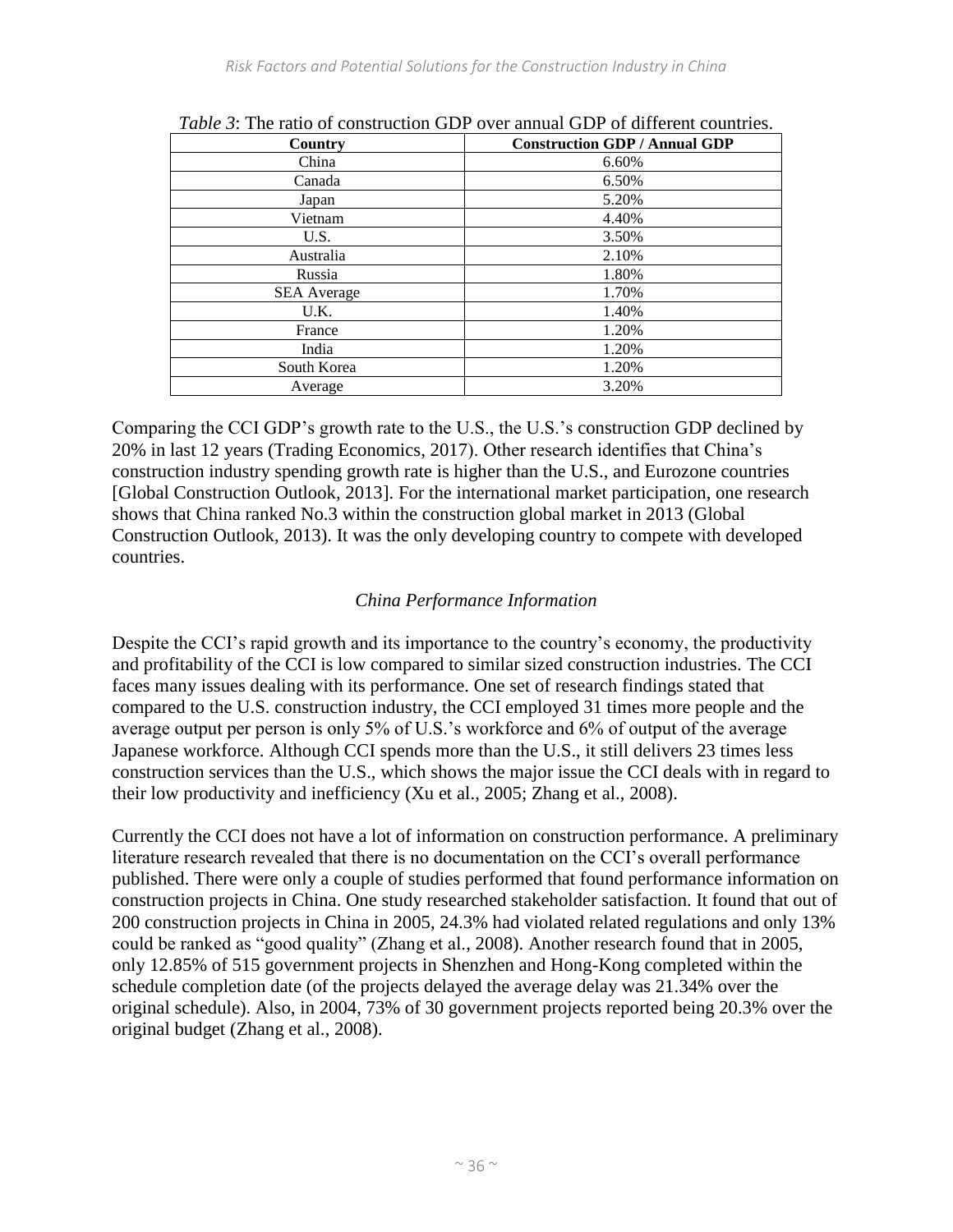Research identified that the CCI has the following characteristics, which includes:

- 1. Important component for China. CCI is a large component of country's GDP.
- 2. Productivity and Efficiency is poor.
- 3. Large international market share.
- 4. Perceived performance issues, but little documentation of actual performance and quality.

## **Proposal**

The CCI can improve its performance and efficiency through utilizing the advancements in construction delivery methods, developed by other countries. Worldwide there has been an effort to identify higher performing practices in risk management, project management, and procurement. There are many developing countries, where the construction industry has had rapid growth and also has been a major part of their development and are facing the same issues as China. This aim of this research is to identify the countries that the construction industry is most like the CCI and identify ways in which they have found could improve performance and productivity.

# **Methodology**

To find ways to develop and improve the CCI the following steps will be followed:

- 1. Perform an analysis on developing countries and their construction industries (GDP, Construction GDP, Corruption Index, Construction GDP Growth, any other dominant information) to identify which countries are most like China and the CCI.
- 2. Perform literature research on construction best practices and solutions identified by developing countries similar to China and the CCI.
- 3. Identify solutions which solutions could improve the CCI.

# **Analysis on Developing Countries Similar to China and CCI**

The analysis performed, collected the following information on major developing countries in Asia:

- 1. Corruption Index.
- 2. Construction GDP.
- 3. Construction GDP growth.
- 4. Available information on the countries.

The researcher identified 2 websites to research the construction GDP and corruption index of the major developing countries in Asia. The first website was the only source available that documented the desired information. The second source was used as a verification source.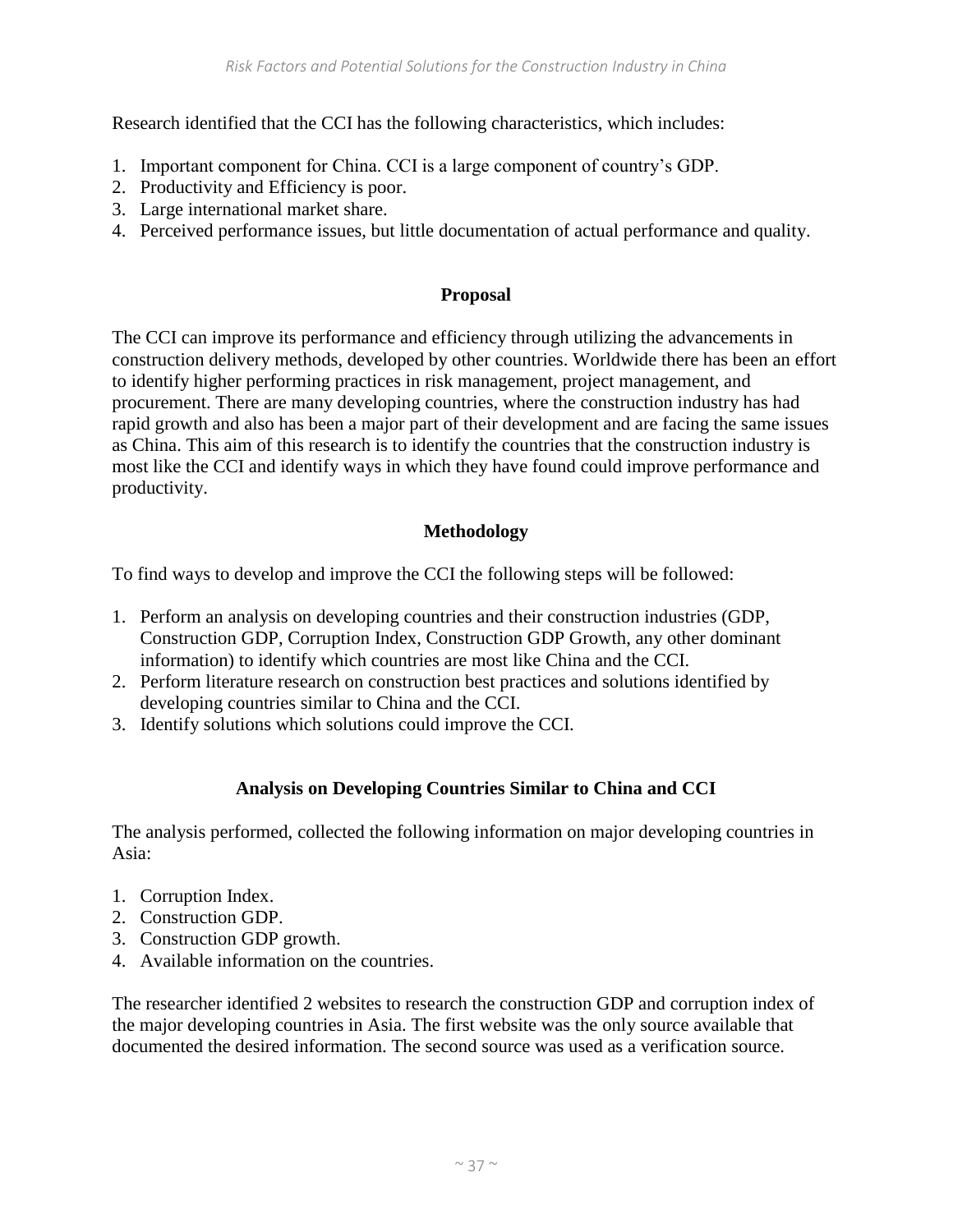Two sources were used:

- 1. TradingEconomics (Trading Economics, 2017)
- 2. Corruption Perceptions Index 2017 (Transparency International, 2017)).

Table 4 shows the major developing countries and their information. The corruption index score of the developing countries were looked at first. The corruption index score goes from 46 to 33. The lower the corruption score, the more corruption that the country experiences. Corruption score being defined as: Corruption Perceptions Index (CPI). Any developing country within 5-10 points of China's score was considered.

| Twore it contaption misen of Beveloping countries. |              |              |                              |                          |
|----------------------------------------------------|--------------|--------------|------------------------------|--------------------------|
| Rank                                               | Country      | <b>Score</b> | <b>Construction GDP (\$)</b> | Construction GDP $(\% )$ |
| 62                                                 | Saudi Arabia | 46           | \$8.64B                      | 4.8%                     |
| 64                                                 | Oman         | 45           | \$5.94B                      | 8.9%                     |
| 70                                                 | Bahrain      | 43           | \$0.59B                      | 1.8%                     |
| 75                                                 | Turkey       | 41           | \$8.08B                      | 0.9%                     |
| 79                                                 | China        | 40           | \$844B                       | 7.5%                     |
| 79                                                 | India        | 40           | \$35.7B                      | 8.0%                     |
| 87                                                 | Mongolia     | 38           | \$0.22B                      | 2.1%                     |
| 90                                                 | Indonesia    | 37           | \$19.21B                     | 2.1%                     |
| 101                                                | Philippines  | 35           | \$4.3B                       | 6.2%                     |
| 101                                                | Thailand     | 35           | \$2.27B                      | 2.5%                     |
| 113                                                | Vietnam      | 33           | \$1.29B                      | 4.4%                     |

*Table 4:* Corruption Index of Developing Countries.

Second, the construction GDP of the considered countries was then looked at. Construction GDP is defined as the amount charged by construction companies to customers for the value of work (produced during the reporting period) excluding VAT and payments to sub-contractors (Office for National Statistics, 2016). China's construction GDP was \$844B, no other country could compare with China's construction GDP. The country with the next highest construction GDP was India at \$36B. The researcher noted that the magnitude of China's construction GDP makes the country unique from other developing countries. However, to identify countries similar to China, the percent the construction GDP contributed to the overall GDP was considered. China's construction GDP contributes 7.5% to the overall GDP. Any developing Asian country that their construction GDP contributes more than 4% to the overall GDP was considered.

This narrowed the countries similar to China to only 6 countries (see Table 5). Third, the next factor that was looked at was the construction GDP increase over the last 7 years. Table 5 shows the construction GDP increase for the 6 countries. One of the issues China faces is that although their construction industry is one of the largest in the world, it is relatively young (Zhang et al., 2008). Many issues arise when an industry grows too quickly. Looking at the growth of the CCI over the last 7 years it has increased by 172%. The only country that had a comparable growth was the Philippines that increased its construction GDP by 150%.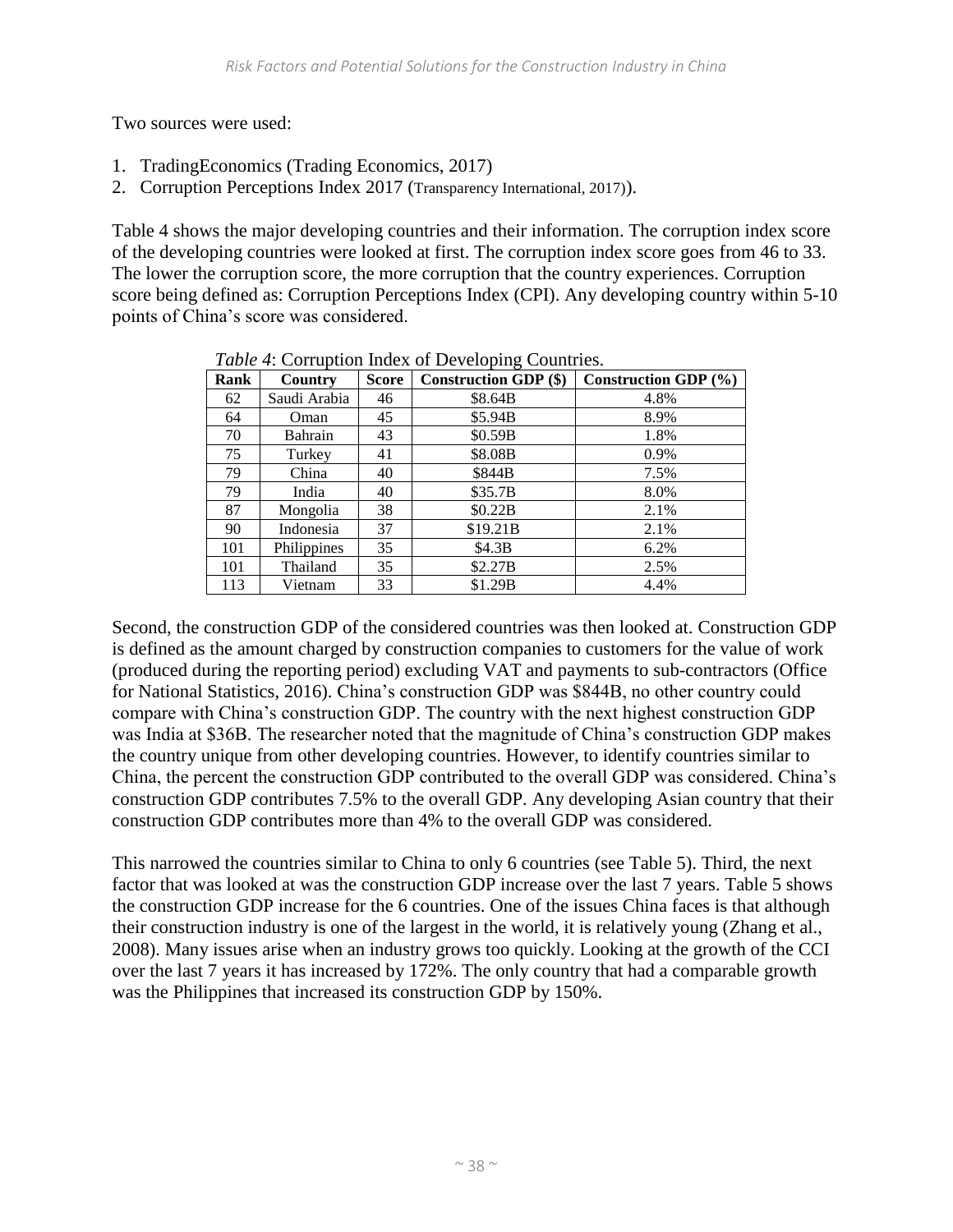| Country      | <b>Construction</b><br>GDP(\$) | <b>Construction GDP/</b><br><b>Annual GDP</b> | <b>Construction GDP</b><br>Increase $(2010 - 2017)$ |
|--------------|--------------------------------|-----------------------------------------------|-----------------------------------------------------|
| Saudi Arabia | \$8.64B                        | 4.80%                                         | 38%                                                 |
| Oman         | \$5.94B                        | 8.90%                                         | 74%                                                 |
| China        | \$844B                         | 7.50%                                         | 172%                                                |
| India        | \$35.7B                        | 8%                                            | 14%                                                 |
| Philippines  | \$4.3B                         | 6.20%                                         | 150%                                                |
| Vietnam      | \$1.29B                        | 4.40%                                         | 40%                                                 |

*Table 5*: Construction GDP Growth of Developing Countries.

After this analysis, the 6 countries remained as similar to China and the CCI (see Table 6). The fourth and last step was to perform a literature search on these countries to identify which countries had enough information on their construction industry to provide potential solutions to the CCI. The search included 4 major research databases (ASCE Library, Science Direct, Taylor and Francis Online, Emerald Insights), and more than 3200 articles were reviewed to identify any information on the construction industries in any of the six countries listed in Table 5. Table 6 shows the result of the literature research.

*Table 6*: Analysis to Identify Previous Work of Construction Industry in Developing Countries.

| Country      | <b>Reference of Construction Industry</b> |
|--------------|-------------------------------------------|
| Saudi Arabia |                                           |
| Oman         |                                           |
| China        |                                           |
| Philippines  |                                           |
| Vietnam      |                                           |
| ndia         |                                           |

The only two countries that had information published and research performed on their construction industries was Saudi Arabia, Vietnam and India. Even though the other two countries (Oman and Philippines) characteristics were more similar to China's, they were not developed enough to be able to perform research on their construction industry.

## **Literature Research on Vietnam, Saudi Arabia and India Identified a Solution to Improving the Construction Industry**

Almost 100 papers and publications were found on the Kingdom of Saudi Arabia, Vietnam and India construction industries (KSACI, VCI and ICI). These papers reviewed the issues, risks, and solutions that the countries have found to be able to improve their construction industries'. The literature research into these three construction industries found that all the countries also currently suffer from low performing construction services and are seeking for ways to improve them. The literature did not identify many solutions that can help improve construction performance. However, there was one potential solution identified called the Best Value Approach (BVA). BVA was identified by all three countries as a solution that could potentially work in improving construction efficiency and performance. The solution met all the requirements and constraints of the VCI, KSACI, and ICI (Nihas, 2013; Le, 2017).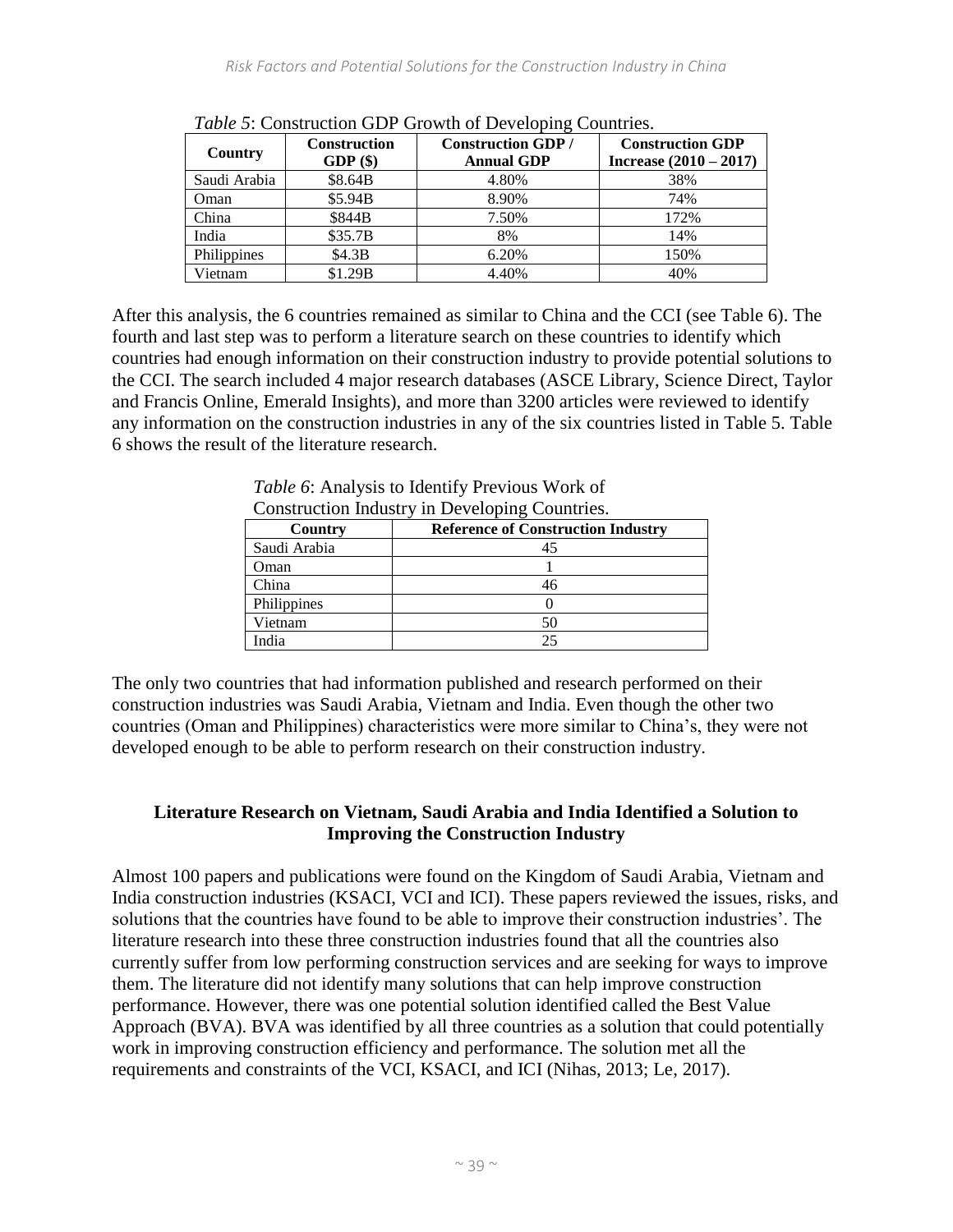The BVA was identified as the only solution that had documented performance information validating its ability to improve construction performance. It was found that KSACI had five Ph.D. candidates all performing research on the BVA (Alzara, 2016; Alofi, 2017; Alhammadi, 2017; Almutairi, 2017; Alghatani, 2018). In reviewing papers available on an on-line community called *Research Gate* it was found that the BVA Saudi Arabian articles had more than 1852 reads, showing the interest in the KSACI community [\(Research Gate,](https://www.researchgate.net/) 2018). Vietnam also had a Ph.D. candidate that is performing research on its implementation of the BVA (Le, 2017). India had a master's student perform preliminary research on its potential implementation of the BVA. All findings from the author was published on the same online community (ResearchGate) and has 4,124 reads. What is significant about this is that compared to related research, the next highest number of reads has been seen to reach around 400. This also shows a significant interest in the Indian community. From the literature research it was identified that five major studies had been performed identifying the BVA to be the only model with the potential to help developing countries overcome their construction issues. These studies included the following:

- 1. CIB TG 61 Worldwide solutions to non-performance (Egbu et al., 2008; Rivera, 2017).
- 2. PBSRG Project Management Systems Comparison (Rivera, 2017; PBSRG, 2018).
- 3. Improving Infrastructure Projects in Sub-Saharan Africa (Monteng, 2016).
- 4. Saudi Arabian Classification System research (Alzara, 2016; Alofi, 2017; Alhammadi, 2017; Almutairi, 2017; Alghatani, 2018).
- 5. Preliminary analysis of implementing the BVA in India (Nihas, 2013)

## *CIB TG 61 Worldwide solutions to non-performance*

A monumental research effort was performed in 2008 (Egbu et al., 2008), by Task Group (TG61) of the International Council for Building (CIB), which is now CIB Working Commission W117. The research effort investigated innovative construction techniques and systems that used performance metrics to increase quality and performance of services. The study involved 15 million articles and investigated 4,500 of them to ensure a complete search was made. The result of the effort identified that only 16 articles had documented that the method had increased performance and efficiency. It also discovered that there was only one method that had repeated testing to prove that the results could be replicated and that was the Best Value Approach (BVA) (at the time BVA was known as the Performance Information Procurement System (PIPS) / Performance Information Risk Management System (PIRMS)). The study found that 12 out of the 16 (75%) articles found, were written on the BVA.

#### *PBSRG Project Management Systems Comparison*

In 2016, The Performance Based Studies Research Group (PBSRG), performed an analysis of all the major project management (PM) systems. This effort was headed by Dr. Alfredo Rivera who wanted to identify the highest performing project management method. This study performed a literature search on all the top PM systems, including: Lean, Six Sigma, Waterfall, Agile, etc. The effort involved a literature search of 10,503 articles, from which the researchers reviewed more than 800 of them. The results of the study found that although many of the PM models had numerous anecdotal testimonies that the model increased quality, decreased time, and decreased cost, there was minimal documented evidence showing that the models had impacted the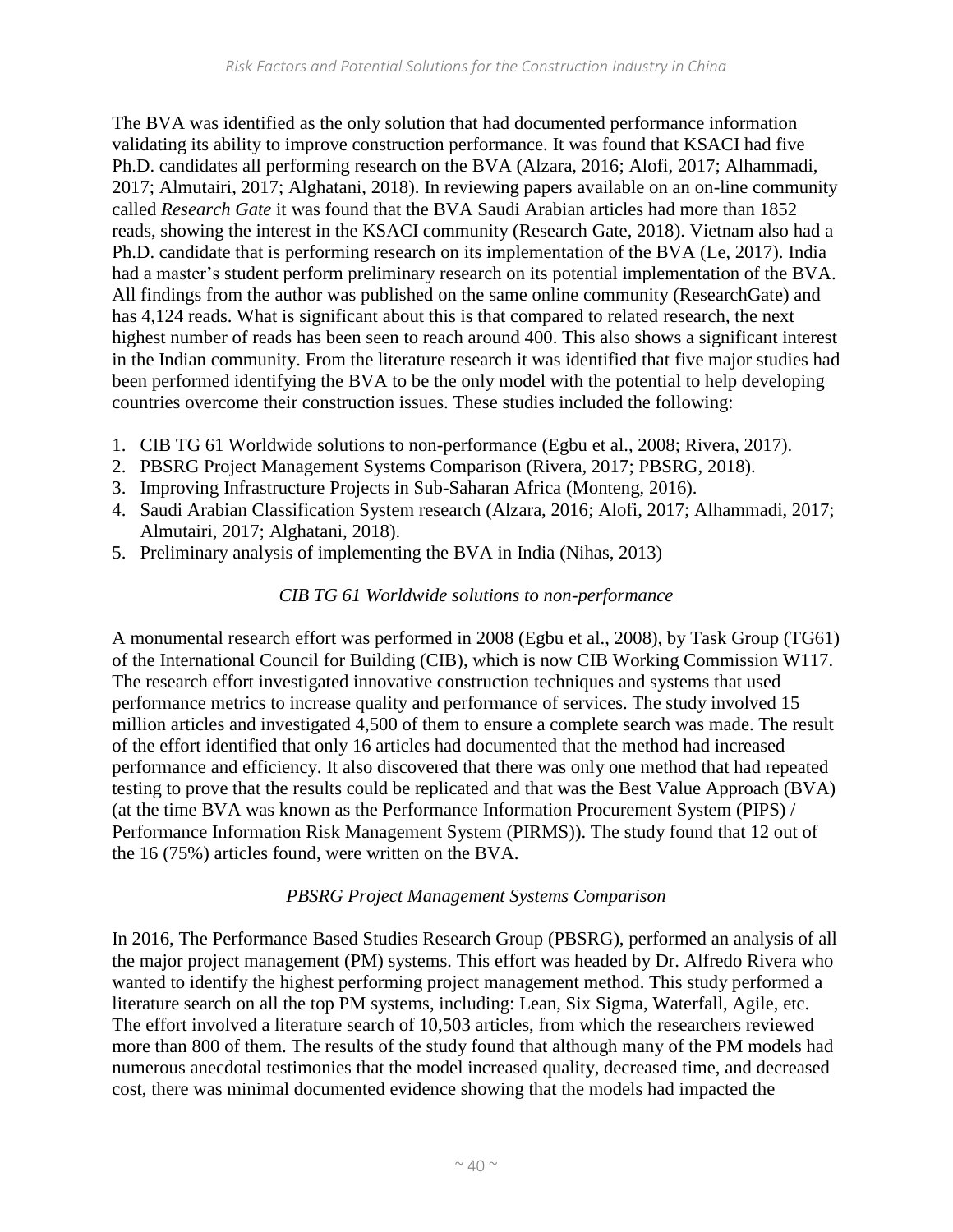performance of projects. The only PM model that had repeated testing and documented improvement of project performance was the Best Value Approach (BVA).

## *Improving Infrastructure Projects in Sub-Saharan Africa*

In 2016, Dr. Emmanuel Moteng performed research through the SKEMA business school located in Lille, France, to identify if the BVA could improve project performance and efficiency in Sub-Saharan African countries, specifically the Democratic Republic of Congo (DRC). The DRC was currently engaged in an effort to try and create a hydro-electric dam in its country that would have the potential to create energy for almost all of Africa. The project had multiple issues that was causing delays and increased costs. The study analyzed the BVA to see if its approach could handle the causes of failure and constraint of the under developed African countries. Dr. Moteng through a literature research identified different factors of current project delivery systems and factors of the BVA. He then identified the constraints of the DRC and compared the current delivery methods to the BVA in which was more suited to the conditions of the DRC. The results are showed in Table 7. Dr. Moteng discovered that the current practices were failing because they required more management, communication, decision making, and owner expertise, which Sub Saharan African countries do not have the capability of supplying.

| <b>FACTORS</b>             | <b>CCI CONDITIONS</b> | <b>DRC CONDITIONS</b> | <b>BEST VALUE APPROACH</b> | <b>CURRENT PRACTICES</b> |
|----------------------------|-----------------------|-----------------------|----------------------------|--------------------------|
| Management                 | Less Available        | Less Available        | <b>Require Less</b>        | <b>Require More</b>      |
| Communications             | Less Available        | Less Available        | Require Less               | <b>Require More</b>      |
| <b>Decision Making</b>     | Less Available        | Less Available        | <b>Require Less</b>        | <b>Require More</b>      |
| Transparency               | <b>Require More</b>   | <b>Require More</b>   | <b>Bring More</b>          | <b>Bring Less</b>        |
| Performance<br>measurement | <b>Require More</b>   | <b>Require More</b>   | <b>Bring More</b>          | <b>Bring Less</b>        |
| Owner is the expert        | Less Available        | Less Available        | Require Less               | <b>Require More</b>      |
| Alignment of<br>resources  | <b>Require More</b>   | <b>Require More</b>   | <b>Bring More</b>          | <b>Bring Less</b>        |
| No silos                   | <b>Require More</b>   | <b>Require More</b>   | <b>Bring More</b>          | <b>Bring Less</b>        |

*Table 7*: Link between research questions, propositions and methods.

To identify how Dr. Moteng's research is related to the CCI, Table 7 was modified from Dr. Moteng's original version to include a column that identified the CCI conditions. The DRC and CCI conditions matched up perfectly, showing that the BVA could not only help the DRC, but also the CCI as well.

#### *Saudi Arabian Classification System Research*

From 2016-2017 multiple Saudi researchers at Arizona State University performed their dissertation research efforts on identifying ways to improve the Kingdom of Saudi Arabia's construction industry (KSACI) and contractor classification system. Their studies showed that the KSACI had been delivering poor performing construction services for more than the last 10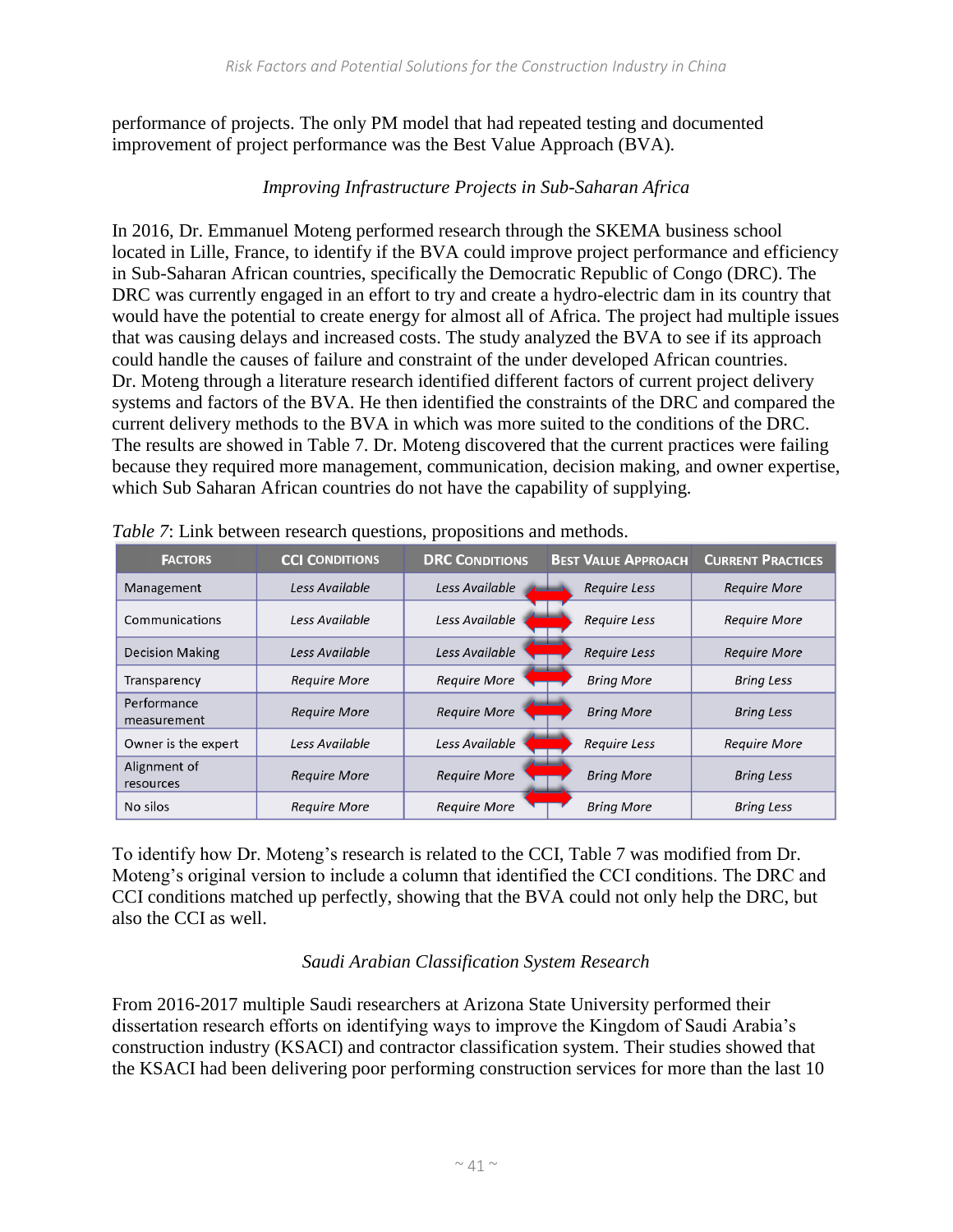years. The research also discovered that the current contractor classification system (CCS) also was not able to ensure that the government was receiving high performing construction services. Dr. Saud Almutairi performed a literature searching 80 countries to identifying all of the CCSs being used. Out of the 80 countries he found that only 8 countries used a CCS. He also discovered that none of the CCSs had a way to continually track contractor performance over time. The only system that had showed a capability to regulate the performance of contractors over time was the BVA. From this research the KSACI used the BVA principles to help reshape the Kingdom of Saudi Arabi's CCS.

## *Preliminary Analysis of Implementing the BVA in India*

In 2013, Syed Nihas performed research at Arizona State University as part of his Master's Thesis, to identify the state of the construction industry in India and identify if the BVA could be implemented despite how diametrically opposed its characteristics are compared to the traditional culture of India. Syed Nihas, through a literature research and survey of 136 number of contractors in India, identified the construction industry possesses characteristics that are similar to those of DRC, Saudi Arabia and Vietnam such as the industry is owner-centric, uses of management, direction, and control approach to risk, silo thinking, and increase of decision making (Nihas, 2013).

He identified that in order to implement the BVA the following structure would need to be setup:

- 1. Identify visionaries in the construction industry that want to run testing on the BVA to identify impact (visionaries include owners, educators, stakeholders in the supply chain).
- 2. The representatives must be identified through education and presentations. Visionaries are susceptible to deductive, simple, 30K foot, supply chain approach.
- 3. Identify a local university that can set up a research hub to sustain research effort of conducting tests and documenting results.
- 4. Industry representatives and educators must work together.
- 5. Run small tests, document and publish results in journals.
- 6. The tests must be presented to the industry.
- 7. Repeat the cycle.

Since his study, over 8 presentations have been given to Indian construction industry leaders on how to deliver services more successfully. An engineering university has been potentially identified as the post to set up BVA research and testing, but it is currently being developed.

#### *Literature Research Conclusion*

The Best Value Approach was the only solution that Vietnam, Kingdom of Saudi Arabia and India identified as a method that could help improve their construction industry performance. The major studies and references that these countries found to support this conclusion involved researching thousands of papers and analyzing delivery, project management, and contractor classification systems. The only solution that both countries identified as a potential solution to their issues have been the Best Value Approach (BVA).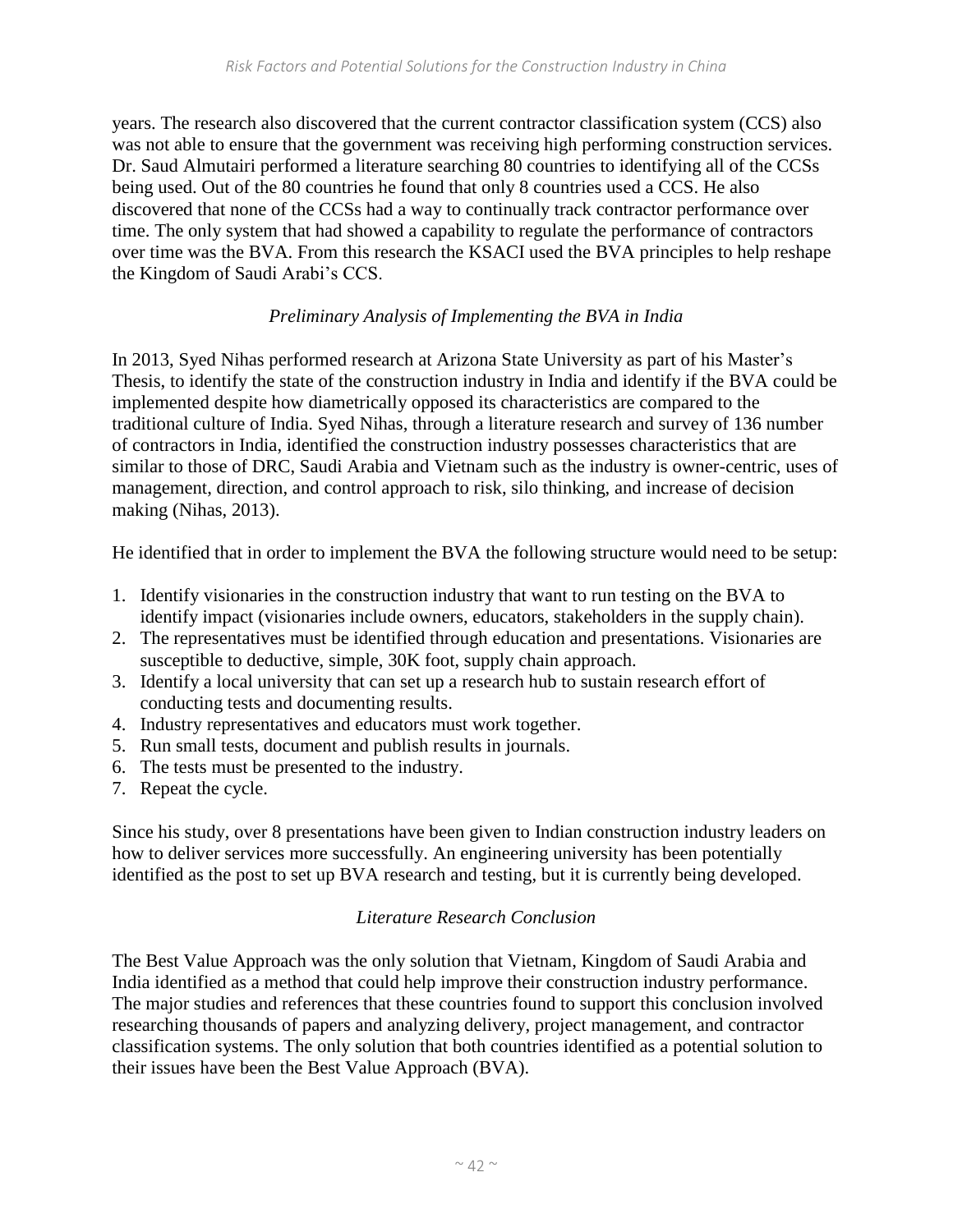## **Best Value Approach**

The "Best Value Approach" is licensed by Arizona State University's intellectual property (IP) licensing arm, AzTech. The BVA is the most licensed IP (60 licenses over 25 years) developed at the most innovative university in the U.S. (identified as the most innovative university for the past four years) by the U.S. News and World Report (ASU News, 2018). It has been tested over 2,000 times delivering over \$6.6B of services in ten different countries (PBSRG, 2018). The Best Value Approach was developed by Dr. Dean Kashiwagi at Arizona State University in 1991 for his dissertation research. Over the last 27 years the Performance Based Studies Research Group, has been testing the BVA continually and documenting its results. The testing has led to modifications in the BVA that have improved project results and made it easier to implement.

The BVA utilizes performance information to identify expertise through a competitive process, then allows expert vendors to plan a project from beginning to end and create transparency by using a simplified milestone schedule to track project time and cost deviations. The entire process minimizes the professionals' thinking and decision making, allowing the expert vendors to minimize cost by  $5 - 30\%$ , and minimizing vendor caused time and cost deviations to under 1% (PBSRG, 2018).

The BVA has three main phases (selection, clarification, and execution) (see Figure 1). It can also perform a pre-qualification phase, but it is optional. The three phases cover the main project delivery activities, such as, procurement, negotiations, contract creation, project management, and risk management. This enables the BVA to help in the entire project delivery process. What makes the BVA unique is that it is the only project delivery method that minimizes the need for the owner to have any technical expertise or responsibility for the project, while still ensuring the vendor is accountable for delivering a high performing product. It does this through creating a structure that can first select the contractor with the highest level of expertise. It then requires the expert to perform the work without any management from the owner/buyer. However, it also requires the vendor to justify their schedule, cost, and how they will do the work, in a way that the owner/buyer can understand and approves of.



*Figure 1*: PIPS Phases.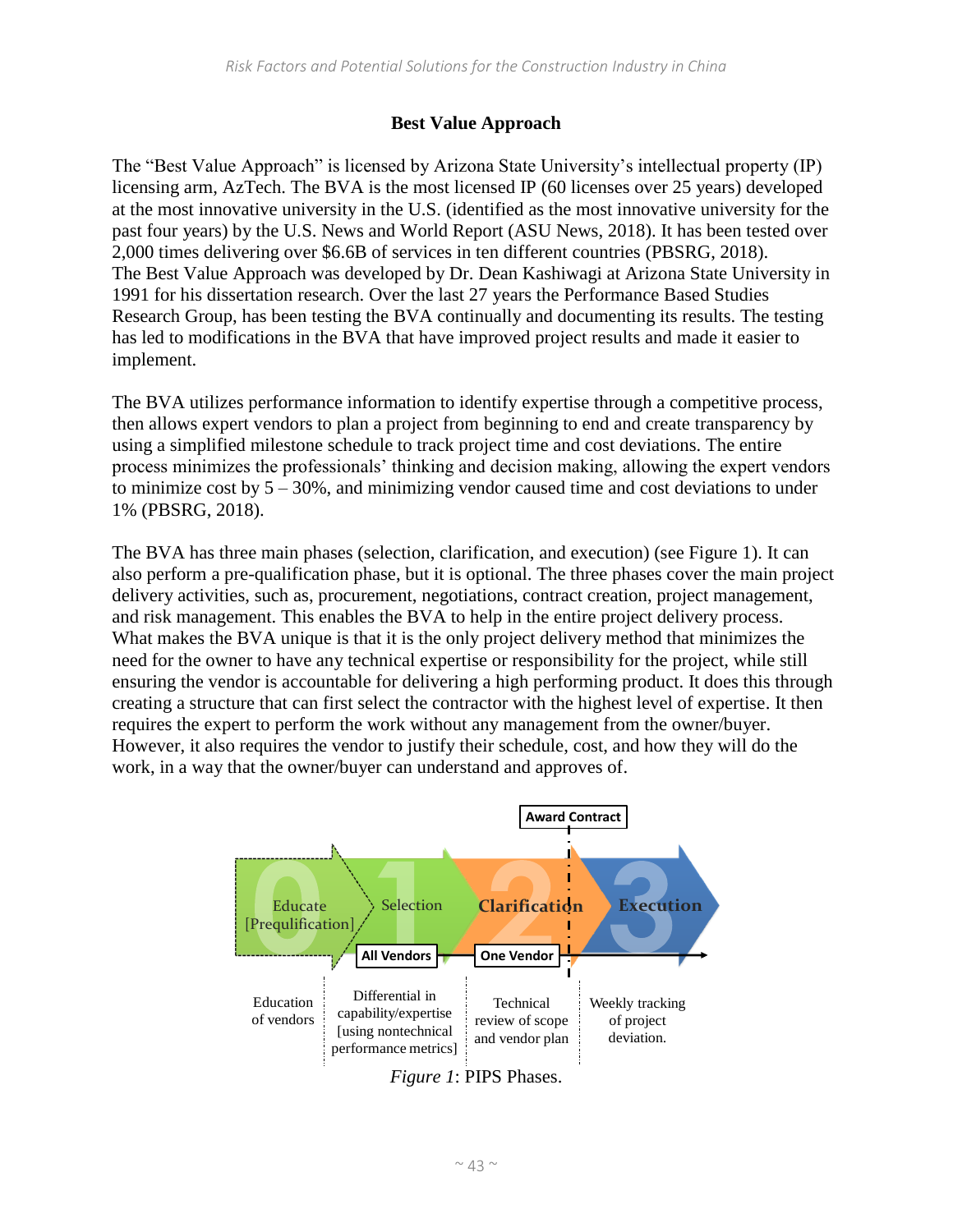There have been many professionals that have expressed concerns with the system and do not believe that a vendor can be given control of a project and deliver high quality services and think in the best interest of the owner/buyer. However, the results of the BVA has identified that it not only improves performance, but also increases the value the owner/buyer receives. A research study was performed on the Best Value Approach by Dr. Jacob Kashiwagi at Delft University of Technology, out of the Netherlands (Kashiwagi, 2013). The research involved 5 different major buyers in the United States (Arizona State University, State of Idaho, University of Idaho, Schering Plough (now MERCK), and the State of Oklahoma), and involved 31 projects (30 different types of services). The study documented the results of the projects when the service was delivered using traditional models. The results of the service were also documented when it was delivered through the BVA. The study found the following (see Table 8):

- 1. Cost of services decreased on average by 31%.
- 2. Suppliers were able to offer the buyer 38.5% more value, totaling up to \$72.76M.
- 3. Average customer satisfaction of services provided increased by 4.59 points on a 1-10 scale (134% greater than the traditional customer satisfaction rating).

|                                      | <b>Overall Comparison</b> |               |  |
|--------------------------------------|---------------------------|---------------|--|
| Criteria                             | Traditional               | <b>BVA</b>    |  |
| # of Outsourced Services             |                           |               |  |
| <b>Cost of Services</b>              | \$274,480,342             | \$189,001,943 |  |
| <b>Added Value</b>                   |                           | \$72,762,248  |  |
| <b>Average Customer Satisfaction</b> | 3.43                      | 8.02          |  |

*Table 8*: BVA Project Delivery Results Compared to Traditional Model Results.

The BVA has the following characteristics:

- 1. Automation: minimizes all thinking and decision making by the professional representing the owner.
- 2. Simplicity: uses the language of metrics to communicate.
- 3. Transparency: uses only observable metrics to minimize any decision making.
- 4. Minimizes communications to three submittals of two pages each, a cost proposal and an interview.
- 5. Utilizes a rating system that rewards the level of expertise, risk mitigation and value added if claims of performance are supported by observable performance metrics. If thinking and decision making is required, a neutral rating is given.
- 6. The Best Value expert vendor writes the contract.

The BVA is comprised of four phases (Figure 1). These phases achieve the following:

- 1. Prioritize the competitive vendors based on five selection criteria: level of expertise, identification and mitigation of risk, value added, cost and interview.
- 2. Take the best value vendor (highest level of expertise and lowest price) into a clarification phase where the expert vendor shows a plan from beginning to end, simplifies the plan with milestones based on observable metrics and includes all stakeholder actions in the plan.
- 3. Vendor creates a Weekly Risk Report (WRR) that tracks the project time and cost deviation. It becomes the major component of the contract.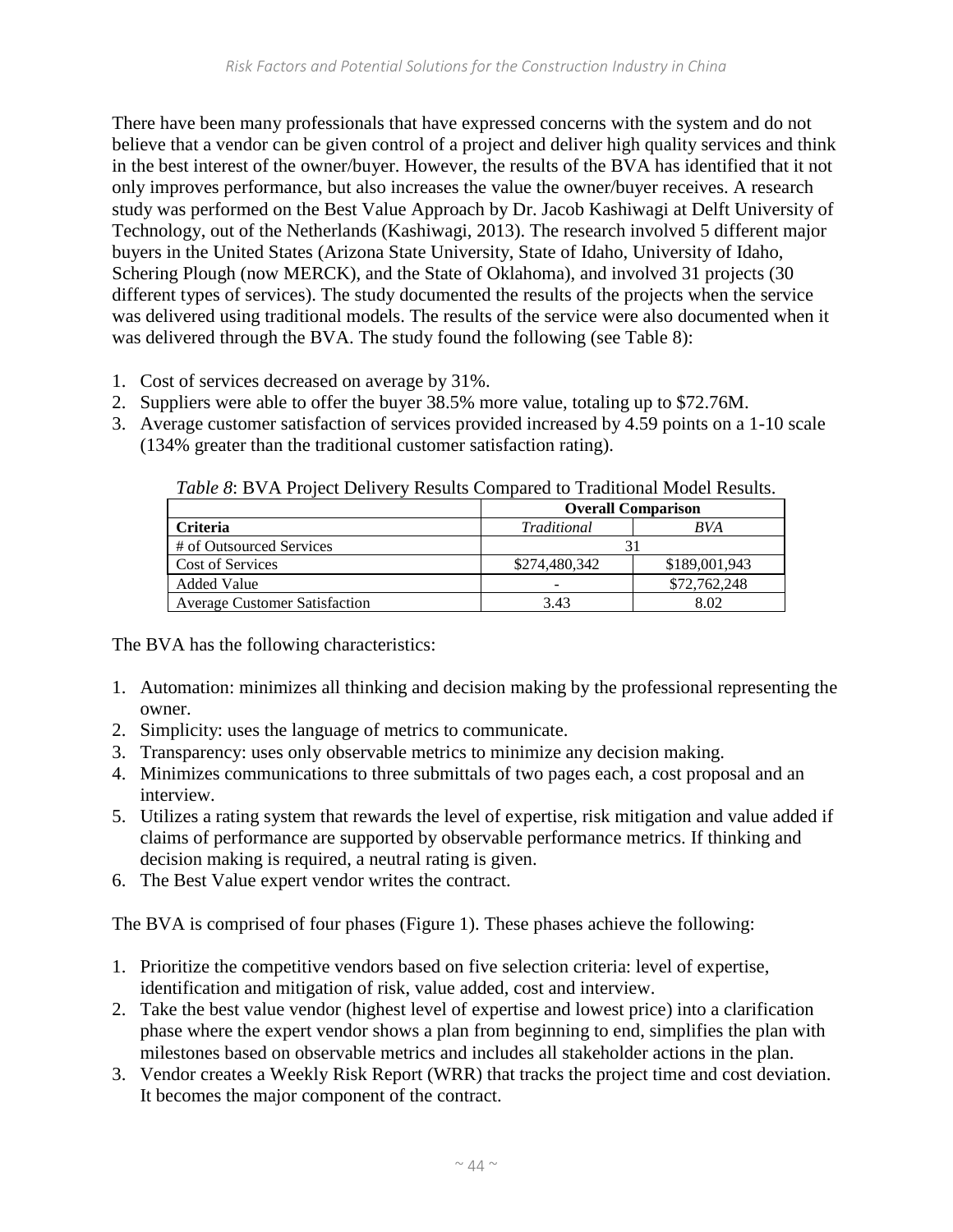- 4. Expert vendor writes the contract that includes the terms and conditions of the owner.
- 5. The owner signs the contract and the expert vendor executes the service.

Testing of the BVA over 25 years has resulted in the following:

- 1. Minimized vendor caused project deviations to less than 1%.
- 2. Confirmed that 90% of all project risk are caused by the owner's professionals and that the expert must mitigate the risk that they do not control.
- 3. 100% of all projects with a clarification period and WRR are successful.
- 4. Professional PM only need to do 10% of the work of traditional systems and still achieve better results.

The BVA is a system that has a proven past performance of improving project efficiency and performance. The BVA could improve the performance of the CCI and help it to develop to become more productive and efficient.

## **Key Difference Between China and Other Developing Countries**

During this research there was only one major difference found between China and its similar developing countries (Vietnam, Saudi Arabia, and India), as well as almost every developing country identified. The difference is the high government participation in the construction industry. In the CCI there is little or no separation between government and construction enterprises. Most contractors and vendors are owned by the government. The dynamics of this structure creates a construction industry that is less transparent, and performance based, and more relationship based than most other countries. One of the relationship-based characteristics in the CCI is known as "Guanxi" (good relations). Research studies have shown that guanxi is perceived from project stakeholders as the most important criterion determining the success rate of a project. Some engineers determine if their project is successful simply by if they have good relations/guanxi among the stakeholders, regardless if the project was delayed, over budget, and low quality. (Wang, X. and Huang, J., 2006). To make the situation worse, China's state-owned construction enterprises are large and inefficient, many have administrative processes and technology that are outdated and not competitive. Most of them have an equity debt ratio of 75% (He, 2000), which is very high for construction enterprises, and some are likely to declare bankruptcy, even if no competition is posed by foreign enterprises. On the other hand, many nonstate-owned constructions enterprises are higher performing. Currently the privately-owned consulting firms are smaller compared to the government consulting firms, but the total output of the private sector has surpassed that of the state-owned enterprises since 1989 (Xu et al., 2005).

#### **Conclusion**

In the last 10 years the Chinese construction industry (CCI) has become one of the largest in the world. It rivals many developed countries' construction industries. It has become one of the most important aspects of China's economy. However, its rapid growth has also created issues in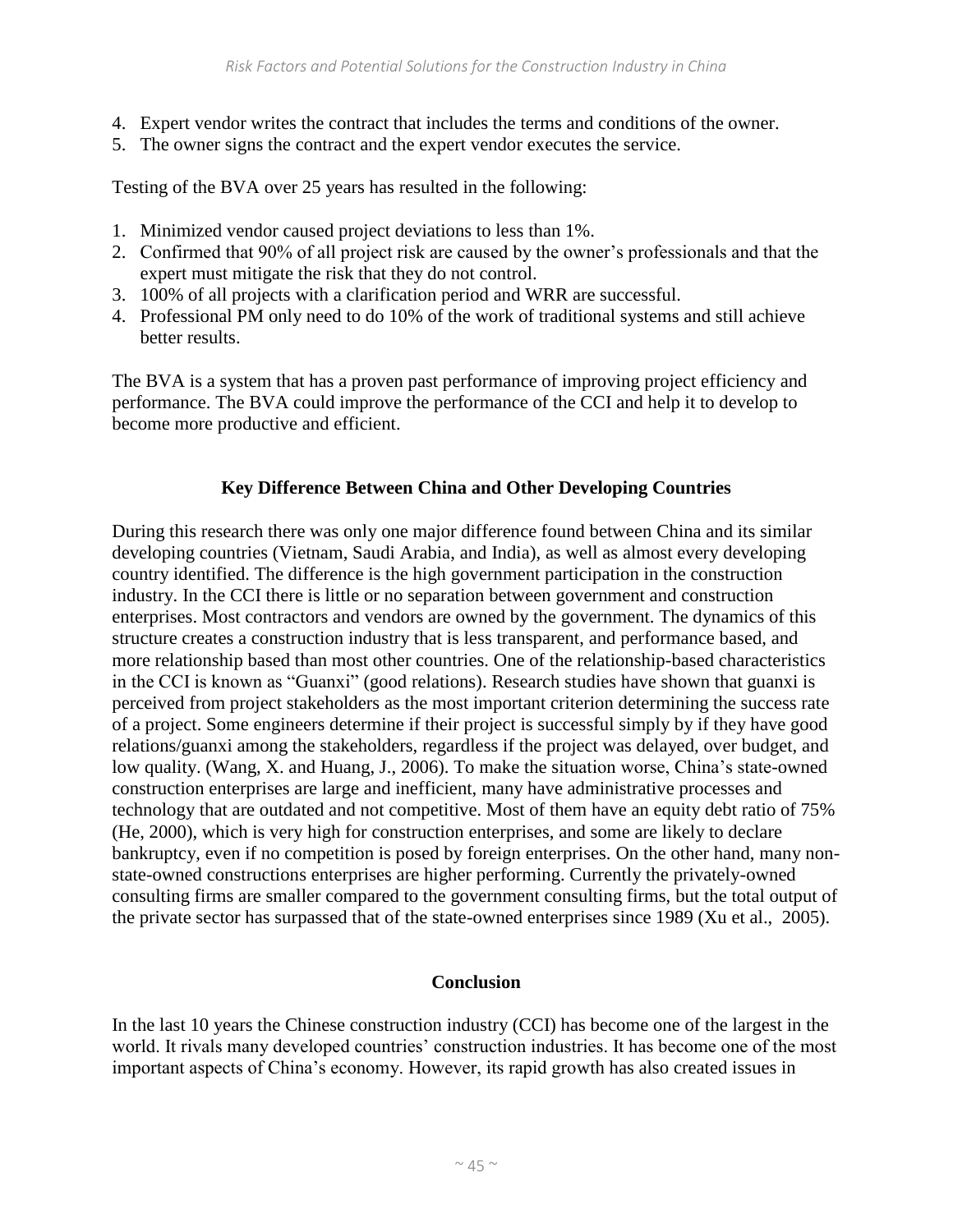productivity and performance. It has also had a difficult time documenting its performance and issues.

To help the CCI identify possible solutions to its issues, this research performed an analysis and literature research on other developing countries that were similar to the CCI to see if there were any solutions that had been proven to improve the productivity and performance of a construction industry. After analyzing the major developing countries in Asia (Corruption Index, Construction GDP, % Construction GDP contributes to overall GDP, and Available Information), there were only three countries that were found to be similar to the CCI: Vietnam, The Kingdom of Saudi Arabia and India.

All three countries identified that the Best Value Approach was the only proven method that had performance documentation validating its ability to improve performance and productivity. In researching on the BVA, four major studies were found identifying the following:

- 1. BVA was the only construction method with repeated documentation showing high performing results.
- 2. BVA was the highest performing and most documented project management model.
- 3. BVA has the right factors enabling developing countries to implement the method.
- 4. BVA impacts every major step in project delivery (procurement, negotiation, contract creation, and project management).

The BVA has been implemented in 10 different countries and research has shown that it is able to deliver services for 30% cheaper and deliver almost 40% more value.

Although the BVA seems to be a viable solution, the research did recognize that China has one major difference than other developing countries: the government's involvement in both the buying and delivering of construction services. Due to the government being both the buyer and the contractor in many cases, it has created an environment where in many cases relationships (Guanxi) is more important to success than the cost, time, and quality of a project. Further research will be done analyzing if the CCI would be able to implement the BVA and improve construction performance and productivity.

#### **References**

- Alhammadi, Y., Kashiwagi, Dean, Badger, William, & Sullivan, Kenneth. (2017). Developing and Evaluation the Implementation of Construction Management Research in the Saudi Construction Industry, ProQuest Dissertations and Theses.
- Almutairi, S. (2017). Assessment and Develop the Saudi's Contractors Classification System. ProQuest Dissertations and Theses.
- Alofi, A., Kashiwagi, Dean, Kashiwagi, Jacob, & Sullivan, Kenneth. (2017). Improving the Saudi Arabia Procurement System: Perception and Development of the Construction Industry, ProQuest Dissertations and Theses.
- Alzara, M. (2016). Measuring the construction performance in Saudi Arabia and proposing new procurement model based on BV PIPS (a university case study). ProQuest Dissertations and Theses.
- ASU News. (2018). ASU ranked most innovative school in US for the fourth straight time. ASU Now: Access, Excellence, Impact. Web. 10 October 2018. Retrieved from [https://asunow.asu.edu/20180909-asu-news-ranked](https://asunow.asu.edu/20180909-asu-news-ranked-most-innovative-US-school-fourth-time)[most-innovative-US-school-fourth-time](https://asunow.asu.edu/20180909-asu-news-ranked-most-innovative-US-school-fourth-time)